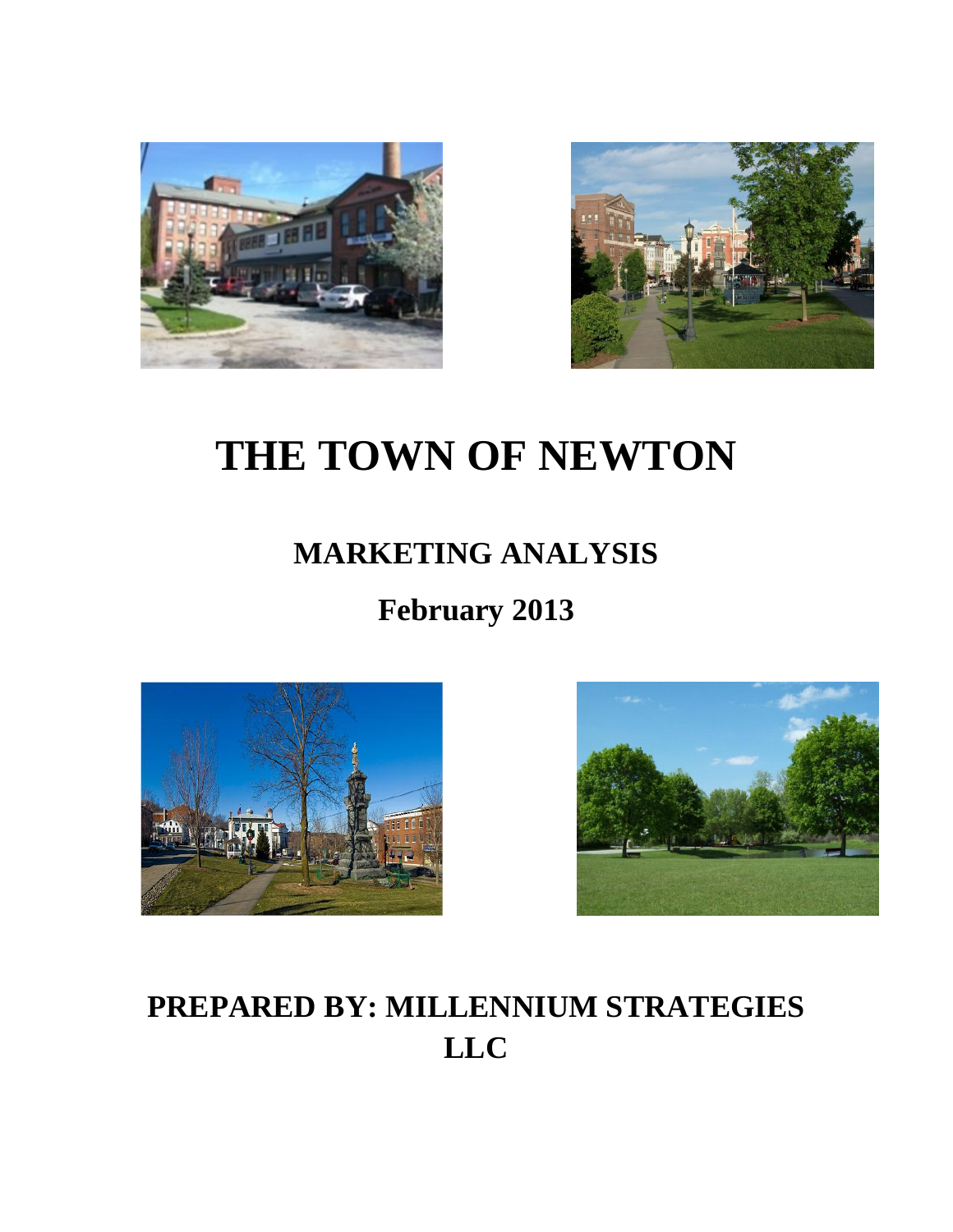### Report to Newton Council: Public Session - February 11, 2013

The Strategic Vision Plan Proposal requested the marketing consultant develop a marketing plan section to include key strategies and objectives related to the marketing components of the issues raised by the public involvement sessions and stakeholder meetings. Further, the marketing consultant is to assist in developing the Strategic Vision plan, incorporating the data from a market analysis as well as the information from the surveys, retail inventory and demographics. Below is a synopsis of the findings.

#### **DATA SUPPORT**

The analysis relied upon a variety of reports for data collection and statistical reports. The RMP retail store analysis is one of the most important tables and figures in the study. They define the retail sales (supply) versus consumer expenditures (demand) of consumer spending and determine the gap or opportunity in every category. For Spring Street it is particularly enlightening as the RMP supports the perceptions, desires and vision of what the stakeholders would like Newton to become. With comments ranging from "Old Fashioned Stores", "Great Bones", "Entertainment and Dining Experience", to "upscale, trendy and artistic" Newton has the ability and the demand to offer all these things; and thus the opportunity to attract new businesses.

Four out of the top 5 categories support the perceptions of what is needed in Downtown as determined by the Town Hall meetings, interviews and surveys. All of these are positive re-enforcement of the Vision for Newton. Below is a summary of the retail opportunity ranking. Further, as we find next based upon the Strength, Weakness, Opportunity, Threat (S.W.O.T) matrix these categories are consistent.

| <b>Category Code</b> | $0-5$ Mile<br>Radius | <b>5-10 Mile</b><br><b>Radius</b> | <b>10-20 Mile</b><br><b>Radius</b> | <b>AVERAGE</b><br><b>SCORE</b> | <b>OPPORTUNITY</b><br><b>RANK</b> | <b>CATEGORY</b>                                 |
|----------------------|----------------------|-----------------------------------|------------------------------------|--------------------------------|-----------------------------------|-------------------------------------------------|
|                      | 23.71%               |                                   |                                    |                                |                                   |                                                 |
| <b>TOTAL</b>         |                      | 50.07%                            | 02.46%                             |                                |                                   | TOTAL ALL CATEGORIES                            |
| 441                  | $-37.17%$            | 66.77%                            |                                    |                                |                                   |                                                 |
|                      |                      |                                   | 20.84%                             |                                |                                   | MOTOR VEHICLE AND PARTS DEALERS                 |
| 442                  | 75.80%               | 93.30%                            |                                    |                                |                                   |                                                 |
|                      |                      |                                   | 45.57%                             | 71.55%                         | $\mathbf{1}$                      | FURNITURE AND HOME FURNISHINGS STORES           |
| 443                  | 57.02%               | 83.79%                            |                                    |                                |                                   |                                                 |
| 444                  | 21.42%               | 69.75%                            | 14.92%                             | 51.91%                         | 3 <sup>1</sup>                    | <b>ELECTRONICS AND APPLIANCE STORES</b>         |
|                      |                      |                                   |                                    |                                | 5                                 |                                                 |
| 445                  | $-59.02%$            | $-33.78%$                         | 28.62%                             | 39.93%                         |                                   | BUILDING MATERIAL, GARDEN EQUIP STORES          |
|                      |                      |                                   |                                    |                                |                                   |                                                 |
| 446                  | $-44.84%$            | 55.41%                            | $-54.35%$                          |                                |                                   | FOOD AND BEVERAGE STORES                        |
|                      |                      |                                   | 49.32%                             |                                |                                   | HEALTH AND PERSONAL CARE STORES                 |
| 447                  | 00.33%               |                                   |                                    |                                |                                   |                                                 |
|                      |                      | 29.39%                            | 10.74%                             |                                |                                   | <b>GASOLINE STATIONS</b>                        |
| 448                  | 55.89%               |                                   |                                    |                                |                                   |                                                 |
|                      |                      | 85.53%                            | 35.62%                             | 59.01%                         | $\overline{2}$                    | <b>CLOTHING AND CLOTHING ACCESSORIES STORES</b> |
| 451                  | 21.76%               |                                   |                                    |                                |                                   |                                                 |
|                      |                      | 80.31%                            | 30.16%                             | 44.07%                         | $\overline{4}$                    | SPORTING GOODS, HOBBY, BOOK, MUSIC STORES       |
| 452                  | 19.89%               |                                   |                                    |                                |                                   |                                                 |
|                      | 00.33%               | 59.52%                            | 34.64%                             | 38.01%                         |                                   | <b>GENERAL MERCHANDISE STORES</b>               |
| 453                  |                      |                                   |                                    |                                | $2*$                              |                                                 |
| 454                  | $-42.74%$            | 75.55%                            | 35.37%                             | 37.08% *55.46%                 |                                   | <b>MISCELLANEOUS STORE RETAILERS</b>            |
|                      |                      | 84.24%                            | $-79.56%$                          |                                |                                   | <b>NON-STORE RETAILERS</b>                      |
|                      | 30.41%               |                                   |                                    |                                |                                   |                                                 |
| 722                  |                      |                                   |                                    |                                |                                   |                                                 |
|                      |                      | 35.19%                            | 30.38%                             | 31.99%                         |                                   | FOOD SERVICE AND DRINKING PLACES                |

**RMP Ranking vs. Radius**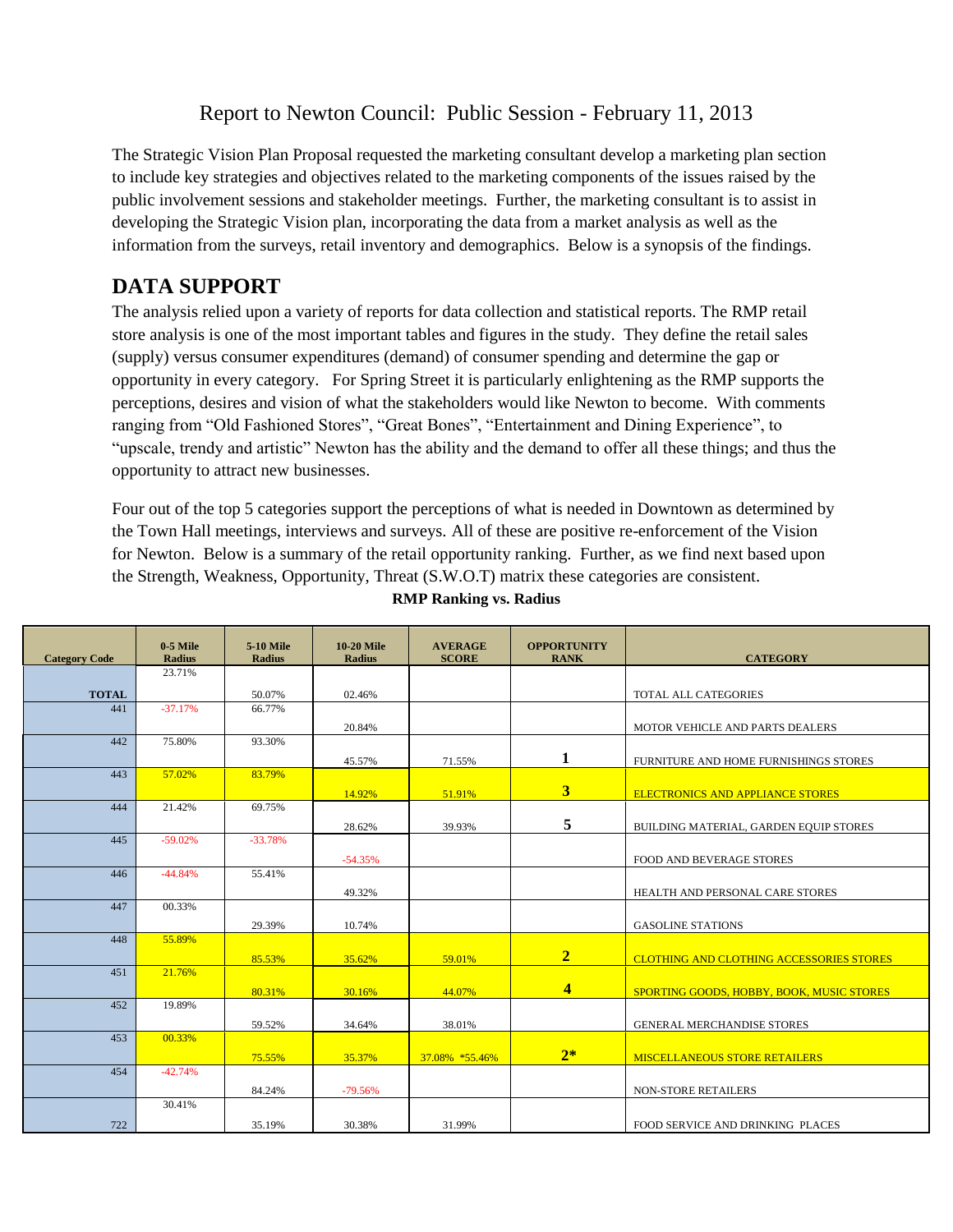#### **S.W.O.T : Strengths – Weaknesses – Opportunities – Threats**

The information used to develop the S.W.O.T was compiled from the interviews, Town Hall meetings and surveys over a period of two months from several hundred respondents.

As we can see the Strengths provide many opportunities while the weaknesses and threats may also be viewed as opportunities to improve. For instance, the weaknesses such as crime and access to parking are more perceptual than actual, for survey results show 78% believe parking is sufficient. And though the threats perceived are real, they may be combated with increased government support and partnerships.

| <b>SWOT ANALYSIS</b>                                                | <b>Helpful</b><br>To achieving the objective.                                                                                                                                                                                           | <b>Harmful</b><br>To achieving the objective.                                                                                                                                                                                  |  |
|---------------------------------------------------------------------|-----------------------------------------------------------------------------------------------------------------------------------------------------------------------------------------------------------------------------------------|--------------------------------------------------------------------------------------------------------------------------------------------------------------------------------------------------------------------------------|--|
|                                                                     | <b>Strengths</b>                                                                                                                                                                                                                        | <b>Weaknesses</b>                                                                                                                                                                                                              |  |
| <b>Internal Origin</b><br><b>Attributes of the</b><br>organization. | Easily accessible<br>$\bullet$<br>"Small town" community feel<br>Community oriented<br>$\bullet$<br>Diversity<br>$\bullet$<br>County seat<br>Good schools<br><b>County College</b>                                                      | Crime<br>$\bullet$<br>Access to parking<br>Single Room Occupants (SRO)<br>$\bullet$<br>Visitors not patronizing retailers<br>Absentee landlords<br>Public infrastructure<br>Lack of retail options<br>County Jail              |  |
|                                                                     | <b>Opportunities</b>                                                                                                                                                                                                                    | <b>Threats</b>                                                                                                                                                                                                                 |  |
| <b>External Origin</b><br>Attributes of the<br>environment.         | Economic revitalization<br>$\bullet$<br>Community beautification<br>Business development<br>$\bullet$<br>Increase in proactive community<br>$\bullet$<br>programing<br>Advertising<br>٠<br>County partnerships<br>Historic preservation | Further economic decline<br>$\bullet$<br>Attraction of unwanted crowds<br>Increased criminal activity<br>Increased external negative perception<br>One step forward, two steps back<br>mentality<br>Decline of property values |  |

#### **SWOT Analysis**